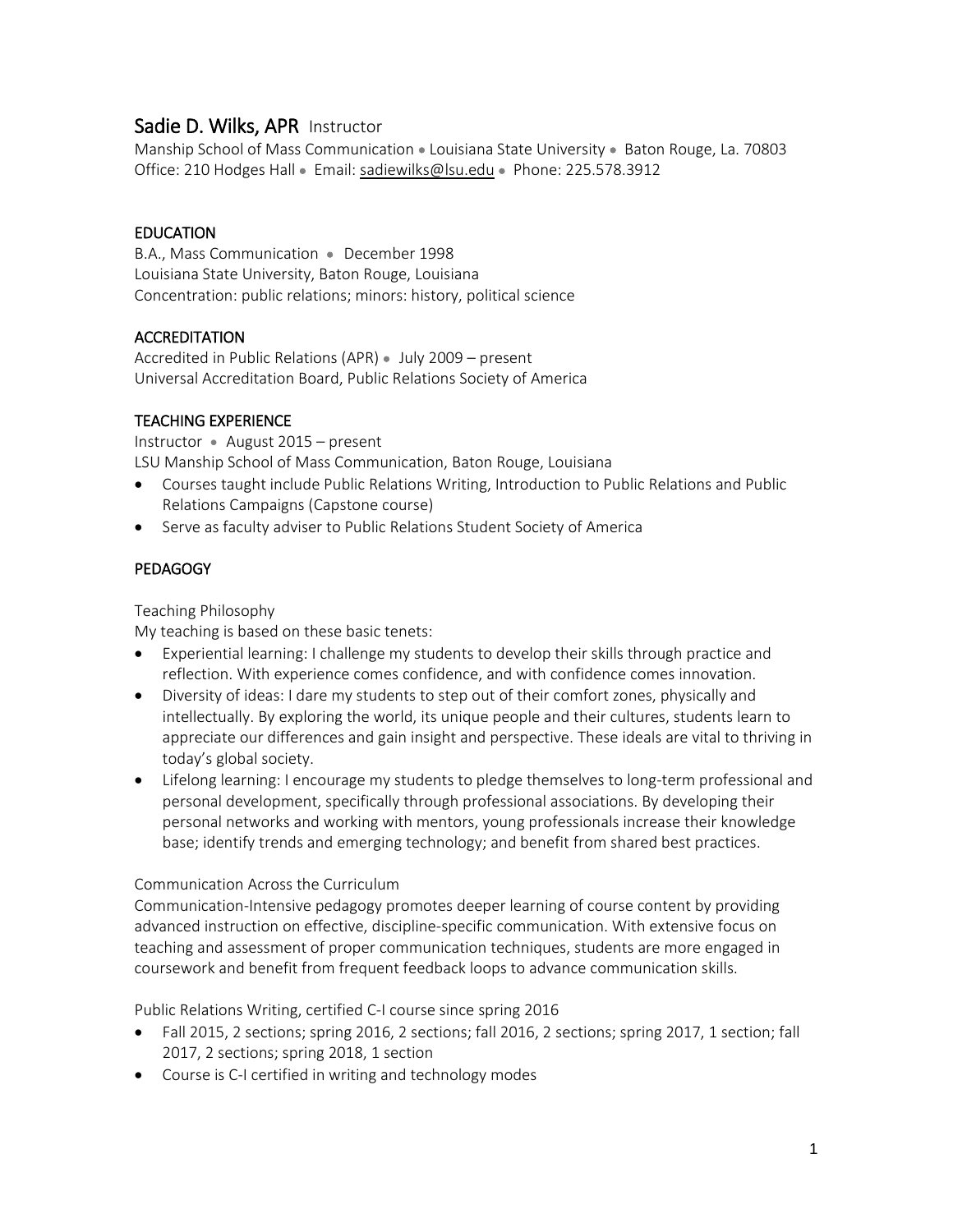#### *Course Description*

This course introduces students to the tactics and technologies used by public relations professionals in creating messages for the media and a variety of diverse internal and external audiences. The course emphasizes the strategy of crafting and delivering a public relations message that includes pre-writing preparation, writing and editing as well as the development of a professional digital portfolio. Throughout this course students will learn about business communication and the RACE (Research, Action, Communication, Evaluation) public relations process with specific emphasis on planning and implementation as well as how to create a variety of written works, including but not limited to: news releases, media advisories, backgrounders, fact sheets, biographical sketches, advocacy pieces, pitch letters, speeches, professional presentations, PSA scripts, blogs and social media messages.

### *Course Learning Outcomes*

Upon completion of this course, students should be able to:

- o Understand client, audience and media information and format needs.
- o Demonstrate skills in locating, evaluating and synthesizing research materials.
- o Understand the importance of truth, accuracy and fairness in the information gathering and distribution processes.
- o Write copy on long and short deadlines and within space, time and platform requirements.
- o Produce and critically analyze story ideas and materials intended for diverse audiences and media platforms.
- o Create and deliver professional speeches and presentations that clearly and concisely convey messages to internal and external audiences.
- o Demonstrate knowledge of The Associated Press style requirements.
- o Establish and maintain positive client relationships and work as a part of a public relations team.
- o Create professional communications using technologies such as InDesign, Photoshop, Dreamweaver, etc.
- o Develop and refine a professional digital portfolio.

Public Relations Campaigns, certified C-I course in spring 2017

- Spring 2017, 1 section; summer 2017, 1 section; spring 2018, 1 section
- Course is C-I certified in writing and technology modes

### *Course Description*

This an applications course that provides opportunities for students to integrate what they have learned in their journalism, public relations, advertising, marketing, speech, research and other courses and to apply that to the development and implementation of a comprehensive campaign and production of a written plan book.

### *Course Learning Outcomes*

After successful completion of this course, students should be able to do the following:

- o Demonstrate ability to apply concepts from previous mass communication and other related courses.
- o Demonstrate civic engagement and social responsibility with regard to public relations.
- o Build portfolios that reflect competence in public relations writing and design.
- o Demonstrate skills in producing comprehensive campaign plan books that reflect mastery of the public relations process (ROPES, RACE, SWOT, etc.).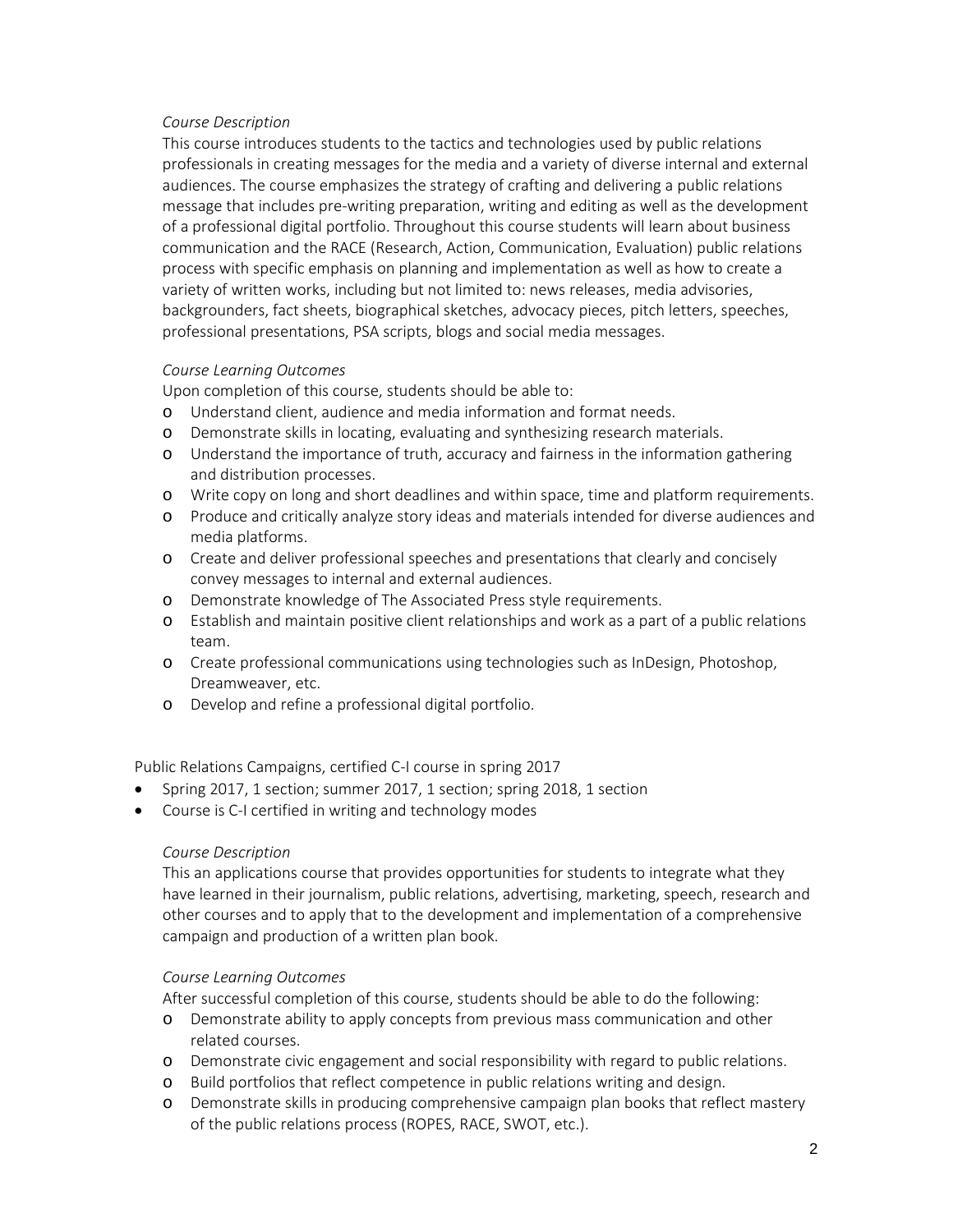- o Demonstrate mastery of oral and visual presentation skills.
- o Establish and maintain positive client relationships and work as a part of a public relations team.
- o Demonstrate an understanding of diversity and multiculturalism in a public relations context.

Introduction to Public Relations

• Fall 2015, spring 2016, fall 2016; spring 2017, fall 2017, and spring 2018

### *Course Description*

This survey course will introduce historical, theoretical and current practices in the rapidly evolving field of public relations, including best practices, trends, challenges of the field and career opportunities.

### *Course Learning Outcomes*

- o Upon completion of this course, students should be able to:
- o Develop an understanding of the field of public relations and its role in society.
- o Develop an understanding of potential career opportunities in public relations.
- o Enhance knowledge of the historical evolution of public relations as well as the professional/ethical/legal responsibilities that are critical in practicing effective public relations today.
- o Develop an understanding of the basic process of public relations research, action/planning, communication and evaluation – and the use of communications strategies to achieve organizational goals.
- o Develop ability to define client target publics, explaining why each is a key audience and identifying each audience's primary self-interests, concerns and needs.
- o Develop skills in creating a strategy statement explaining the rationale/method for reaching a specific audience.
- o Understand the need to represent and serve diverse publics.
- o Gain exposure to the role of public relations in various sectors of our economy and society, including government, industry, nonprofit, communities and others.

### MENTORSHIP

Advisor • August 2015 – present Currently I serve as advisor to seven LSU Distinguished Communicators candidates; five of my DC students have graduated since May 2017.

### TEACHING COLLOQUIA/INSTITUTE TRAINING

Participant • Fall 2016 "Small Teaching" Book Club, LSU Learning & Teaching Collaborative

Attendee • June 1, 2016 "Mixing It Up for the Millennial Learner: Strategies to Improve Learning & Retention," The LSU Center for Academic Success' Faculty Focus workshop

Participant • May 17 – 19, 2016 LSU CxC Faculty Summer Institute, Baton Rouge, Louisiana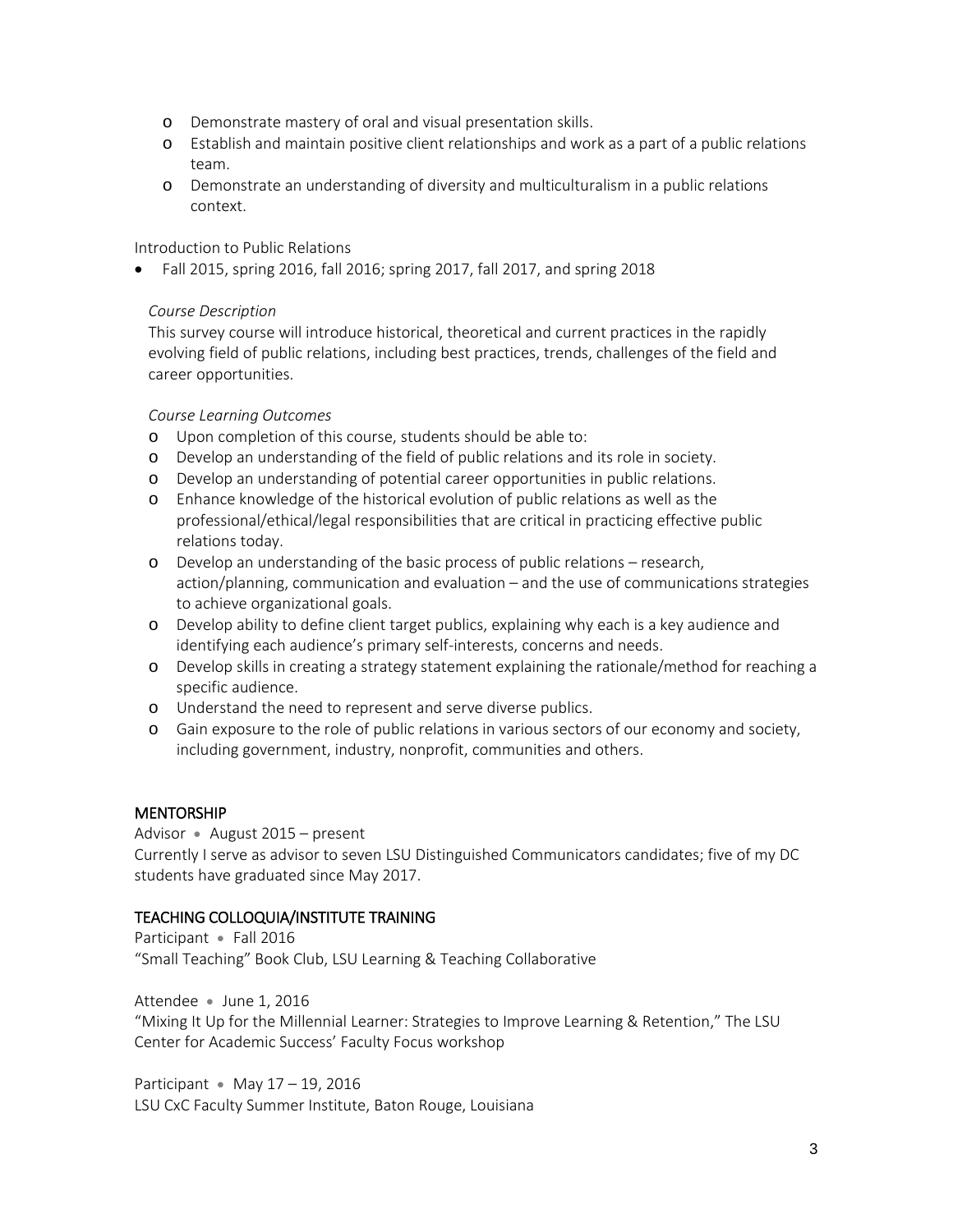Participant • Spring 2016 Faculty Learning Community, LSU Faculty Learning and Teaching Collaborative

Attendee • Feb. 10, 2016 Active Learning Activities to Enhance Classroom Instruction, LSU Faculty Technology Center

Attendee/Participant • Jan. 7, 2016 Faculty Colloquium Keynote & Workshop, LSU Faculty Learning and Teaching Collaborative

Attendee • Sept. 15, 2015 Using TurnItIn- Academic Plagiarism Tool, LSU Faculty Technology Center

#### ADMINISTRATIVE DUTIES AND UNIVERSITY SERVICE

Faculty adviser • August 2015 – present Public Relations Student Society of America, LSU Chapter *\*Duties include coaching the LSU PRSSA Bateman team; in 2018, our team placed first in the competition, out of 84 collegiate teams nationwide. This is the first top three placement for LSU Manship School of Mass Communication as well as the first national championship.* 

Member • August 2015 – December 2015, August 2016 – December 2016, March – May 2018 Public Relations Faculty Search Committee

Member • January 2016 – present Director of Strategic Communications Search Committee, LSU School of Veterinary Medicine

Member • August 2015 – present Public Relations Area Committee, Manship School of Mass Communication

Invited speaker • November 2015 – December 2015 LSU Office of Student Life and Enrollment and LSU First Year Experience Be a Better Communicator (three part series, internal communications workshop)

Panelist • April 12, 2018

Hear Them Roar: Voicing the Truth on Sexual Harassment in Media and Politics Moderator: former Senator Mary Landrieu; Other panelists: Gloria Riviera with ABC News; Amy Brittain with The Washington Post; Michelle Craig with Transcendent Law Group; and Steve Bien-Aime, PhD. with LSU Manship School of Mass Communication. The Reilly Center for Media & Public Affairs, LSU Manship School of Mass Communication

#### PROFESSIONAL EXPERIENCE

Freelance consultant • February 2018 – present sadiePR, Baton Rouge, Louisiana

Vice president – Administration & Communication • September 2006 – August 2015 Louisiana State Medical Society, Baton Rouge, Louisiana

Executive director • September 2004 – July 2006 Avery Arts Council, Banner Elk, North Carolina